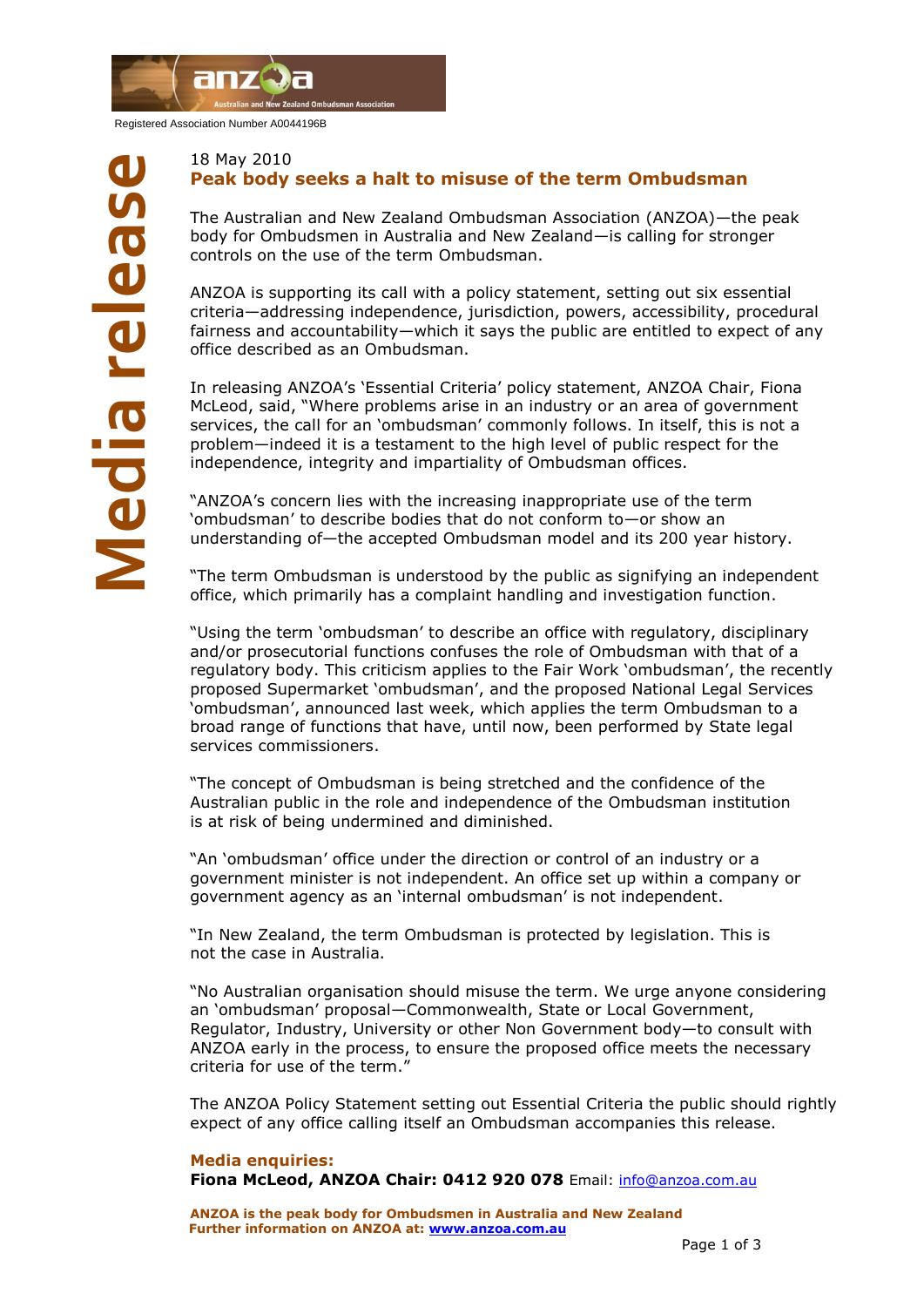

# **Essential criteria for describing a body as an Ombudsman**

# **Policy statement endorsed by the Members of the Australian and New Zealand Ombudsman Association (ANZOA)**

The institution of Ombudsman has proven itself adaptable to a variety of roles and settings.

In Australia and New Zealand today, there are several types of Ombudsman offices:

- Parliamentary Ombudsmen who take complaints from citizens and constituents about government agencies
- Other statutory Ombudsmen/Commissioners who investigate complaints about particular agencies or professional services—such as health
- Industry-based Ombudsmen who take complaints from customers of companies providing particular services—such as telecommunications, banking, insurance, investments, energy, water and public transport.

The development and popularity of the Ombudsman institution has come about for one reason —the office is renowned for independent, accessible and impartial review and investigation. In increasing numbers, the public turns to Ombudsman offices for assistance and support.

It is important, therefore, that members of the public are not confused about what to expect when they approach an Ombudsman's office—public trust must not be undermined.

Many of those who approach an Ombudsman feel vulnerable, wish to do so in confidence or make serious allegations or whistleblower complaints.

Public respect for the independence, integrity and impartiality of Ombudsman offices is at risk if bodies that do not conform to the accepted model are inappropriately described as an Ombudsman office.

It is a contradiction in terms, for example, to describe a body as an "internal ombudsman" or to apply the description to a body that is subject to the direction of a government minister or industry body.

The Australian and New Zealand Ombudsman Association (ANZOA) is concerned to ensure appropriate use of the term Ombudsman. Our view is that a body should not be described as an Ombudsman unless it complies with six essential criteria addressing independence, jurisdiction, powers, accessibility, procedural fairness and accountability.

# **Independence**

- The office of Ombudsman must be established—either by legislation or as an incorporated or accredited body—so that it is independent of the organisations being investigated.
- The person appointed as Ombudsman must be appointed for a fixed term—removable only for misconduct or incapacity according to a clearly defined process.
- The Ombudsman must not be subject to direction.
- The Ombudsman must be able to select his or her own staff.
- The Ombudsman must not be—or be able to be perceived as—an advocate for a special interest group, agency or company.
- The Ombudsman must have an unconditional right to make public reports and statements on the findings of investigations undertaken by the office and on issues giving rise to complaints.
- The Ombudsman's office must operate on a not-for-profit basis.